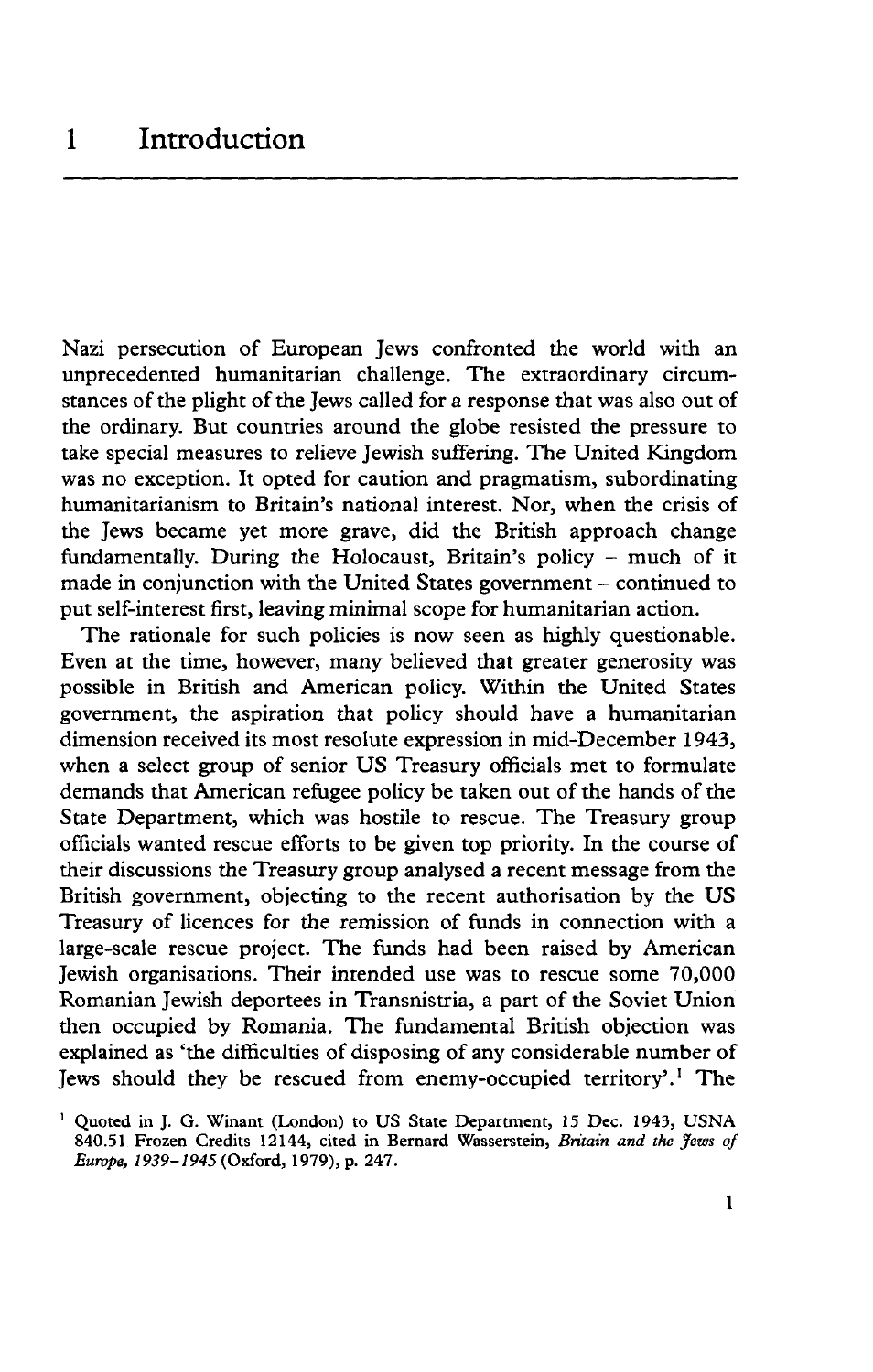group of Americans felt they were at last seeing the true face of British policy. One US Treasury official, Josiah DuBois, exclaimed, 'Their position is, "What could we do with them if we got them out?" Amazing, most amazing position.' Minutes later, DuBois returned to the British telegram, saying, 'For instance, take the complaint, "What are we going to do with the Jews?" - we let them die because we don't know what to do with them.'2 The shock Dubois voiced is still palpable. His characterisation of British policy was melodramatic and oversimplified. But his comments pinpoint a key element in the rationale of the British government's approach to Jewish suffering, namely that the problem of what to do with the Jews took precedence over saving them, whether from Nazi persecution or mass murder.

The necessity for such an order of priorities was apparent to the politicians who decided British policy and the officials who upheld it. To make sense of it, at this distance, we must investigate the process which produced British policy. A balanced account needs to track its development in response to each new twist in the predicament of the Jews. It must examine the policy process and the officials and ministers who were responsible for it. It must also give due weight to the context and underlying rationale of British policy towards persecuted Jews.

This book investigates British refugee policy towards European Jewry from 1933 to 1948. During this fifteen-year period, British policy passed through several phases. But, though its emphasis changed as did the details, the principles and preoccupations that guided it remained remarkably constant. The government assessed the question of helping Jews primarily in terms of British self-interest. Humanitarian aid to the Jews was assigned much lower priority than, for example, the maintenance of severe restrictions on alien immigration to the United Kingdom. It was such concerns that created the context for decisions concerning the Jews. Thus, while the particulars of refugee policy varied according to the ever-changing circumstances of the Jews, its limits were defined by self-interest. It follows that the central question for this investigation of British policy-making is this: how did ministers and officials in Whitehall balance their perceptions of national interest against humanitarian considerations?

This study aims to show what Britain's policies towards Jews attempted and what they achieved. It assumes that the British response to the plight of Europe's Jews cannot be understood without an appreciation of the frame of reference within which this issue was perceived. It

<sup>2</sup> Record of meeting on 18 Dec. 1943, Morgenthau Diaries, Franklin D. Roosevelt Presidential Library, Hyde Park, New York, vol. 688II, pp. 84-5.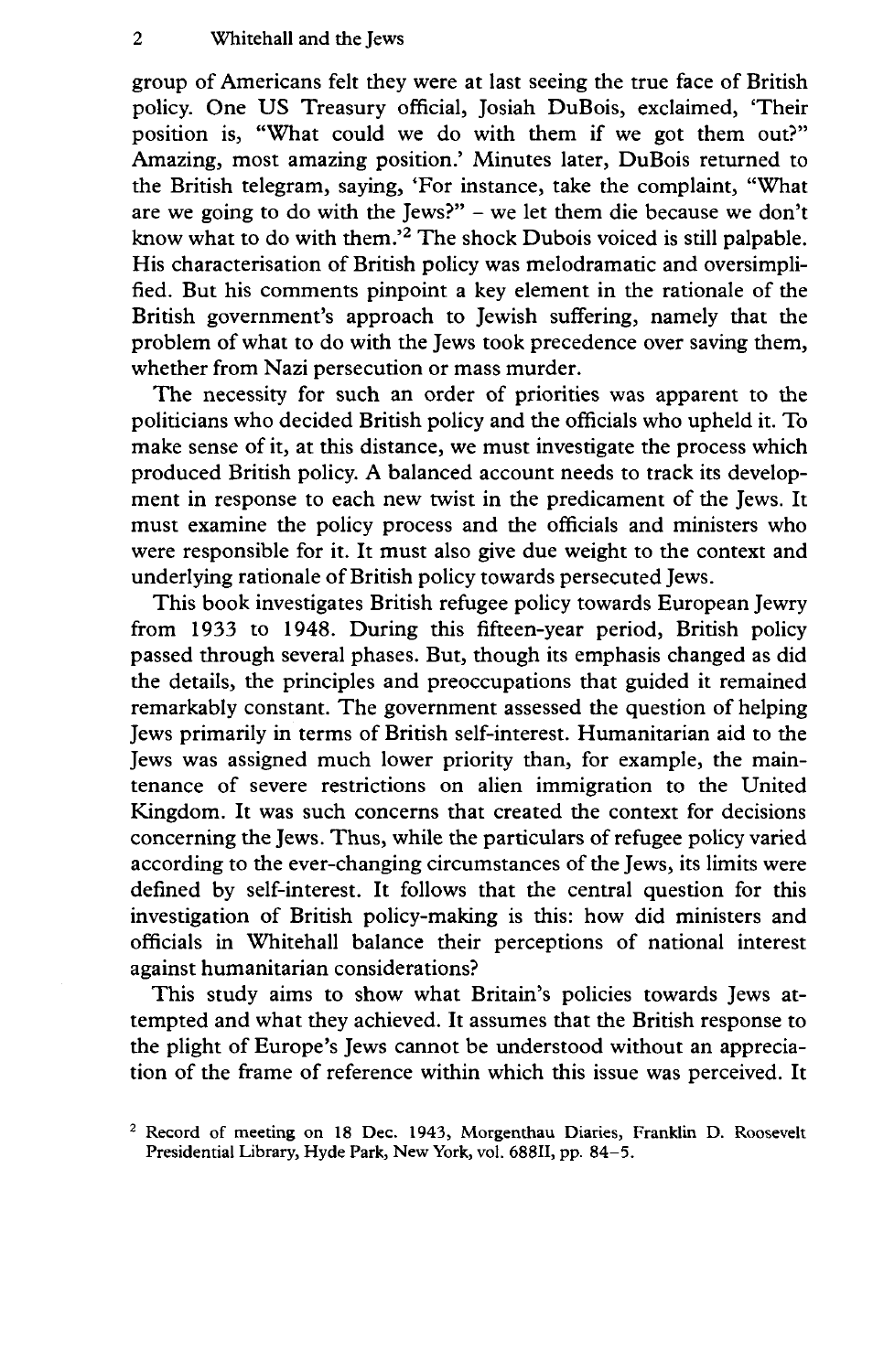finds that the plight of the Jews ranked low on the British government's scale of priorities.

The leading scholarly monographs concentrate on the content of British policy towards the Jews, to the comparative neglect of both the context of that policy and its administration. They give insufficient emphasis to the British government's perception of the Jewish problem. They place it at the heart of their studies but neglect to explain that it was not a central preoccupation of the British government. At times, British policy comes across as a series of inexplicable interventions in the fate of the Jews by a succession of indistinguishable bureaucrats and politicians.

The first monograph on British refugee policy was A. J. Sherman's *Island Refuge: Britain and Refugees from the Third Reich, 1933-1939,* which appeared in 1973. Sherman charts the development of policy before the war, devoting most space to the depressing tale of British involvement in international discussions of the refugee problem. Sherman also brings out the important role of Anglo-Jewish leaders in shaping the policy and operation of controls on refugee immigration to the United Kingdom.3 Bernard Wasserstein's *Britain and the Jews of Europe, 1939-1945,* published in 1979, the leading study of British policy during the Second World War, recounts, in devastating detail, a succession of episodes which demonstrate the ungenerosity of British policy towards the Jews. Much of the book is concerned with the continuing contest over the entry of refugees to Palestine during the war.4 Martin Gilbert's *Auschwitz and the Allies,* published in 1981, discusses Allied inaction in response to the Holocaust, putting particular emphasis on incomplete comprehension of the true nature of Auschwitz.<sup>5</sup>

By the time these first accounts of British policy were published, the study of refugee policy in the United States was well under way. In 1967 *While Six Million Died* by Arthur Morse appeared, followed in 1968 by David Wyman's *Paper Walls,* the first monograph by a historian. Wyman covered American refugee policy between 1939 and 1941 and demonstrated how the State Department tightened its visa procedures to deny refuge to Jews.6 Henry Feingold's *Politics of Rescue,* which was published

5 Martin Gilbert, *A uschwitz and theAllies* (London, 1981).

<sup>3</sup> A. J. Sherman, *Island Refuge: Britain and Refugees from the Third Reich, 1933-1939* (London, 1973).

<sup>4</sup> Wasserstein, *Britain and Jews',* see also Wasserstein, 'The British Government and the German Emigration, 1933-1945', in Gerhard Hirschfeld (ed.), *Exile in Great Britain: Refugees from Hitler's Germany* (London, 1984), pp. 63-81.

<sup>6</sup> Arthur D. Morse, *While Six Million Died: A Chronicle of American Apathy* (New York, 1967); David Wyman, *Paper Walls: America and the Refugee Crisis, 1938-1941* (Amherst, 1968).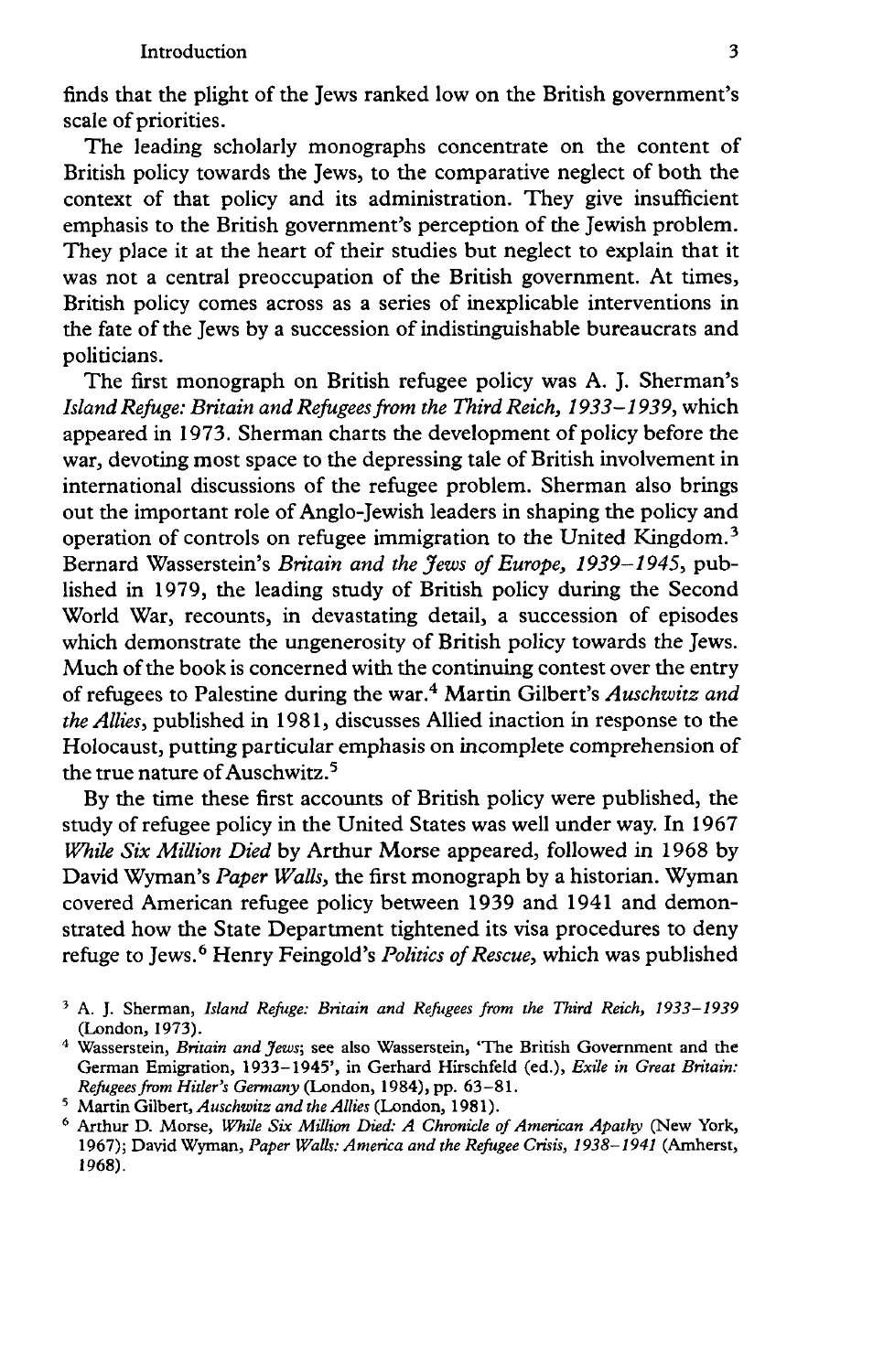in 1970, offered a balanced analysis of the Roosevelt administration's failure to do more to rescue the Jews of Europe. Feingold's study remains important and has been supplemented by further reflections since the first edition.<sup>7</sup> In 1984 Wyman produced a second major book, *The Abandonment of the Jews: America and the Holocaust, 1941-1945,* which documents the making of American policy in exhaustive detail and offers a highly critical assessment of the US government's failure to take more substantial and more urgent action to rescue Jews.<sup>8</sup> In 1987 the most complete study to date of the policy of the US government appeared, Richard Breitman and Alan Kraut's *American Refugee Policy and European Jewry, 1933-1945.9* All of these works are valuable for understanding British policy, because the two governments often confronted many of the same questions and in close conjunction with one another.

The approach of this book places it squarely within an emerging tendency in the study of refugee policy: the belief that for a balanced account of the responses of bystanders it is vital to distinguish the centrality of the Jewish experience for Jews themselves from its relative unimportance for the rest of humanity and to locate the response to refugees within its political and institutional context. Breitman and Kraut's study is an outstanding example of this approach.<sup>10</sup> And Feingold's articles on why American Jewry did not put more pressure on President Roosevelt's administration to rescue Europe's Jews show the value of such an approach in the analysis of Jewish responses.<sup>11</sup>

Feingold concludes his book with the suggestion that, by the inter-war period, it was incorrect to assume that nation-states would be prepared to act on the basis of humanitarian concern.<sup>12</sup> British immigration restrictions on refugees reflected not only economic considerations and the concern to control numbers, but also the established policy that the United Kingdom was not a country of immigration. The British position formed part of an international pattern of immigration restriction which

<sup>7</sup> Henry L. Feingold, *The Politics of Rescue: The Roosevelt Administration and the Holocaust 1938-1945* (New Brunswick, NJ, 1970; paperback edn, New York, 1980).

<sup>8</sup> Wyman, *The Abandonment of the Jews: America and the Holocaust, 1941-1945* (New York, 1984).

<sup>9</sup> Richard Breitman and Alan Kraut, *American Refugee Policy and European Jewry, 1933-1945* (Bloomington, 1987).

<sup>10</sup> *Ibid.;* see esp. Introduction, pp. 1-10.

<sup>&</sup>lt;sup>11</sup> Henry L. Feingold, 'Courage First and Intelligence Second: The American Jewish Secular Elite, Roosevelt and the Failure to Rescue', *American Jewish History* 72 (June 1983), 424-60; Feingold, 'Was There Communal Failure? Some Thoughts on the American Jewish Response to the Holocaust', *American Jewish History* 81 (Autumn 1993), 60-80.

<sup>12</sup> Feingold, *Politics of Rescue,* pp. 329-30.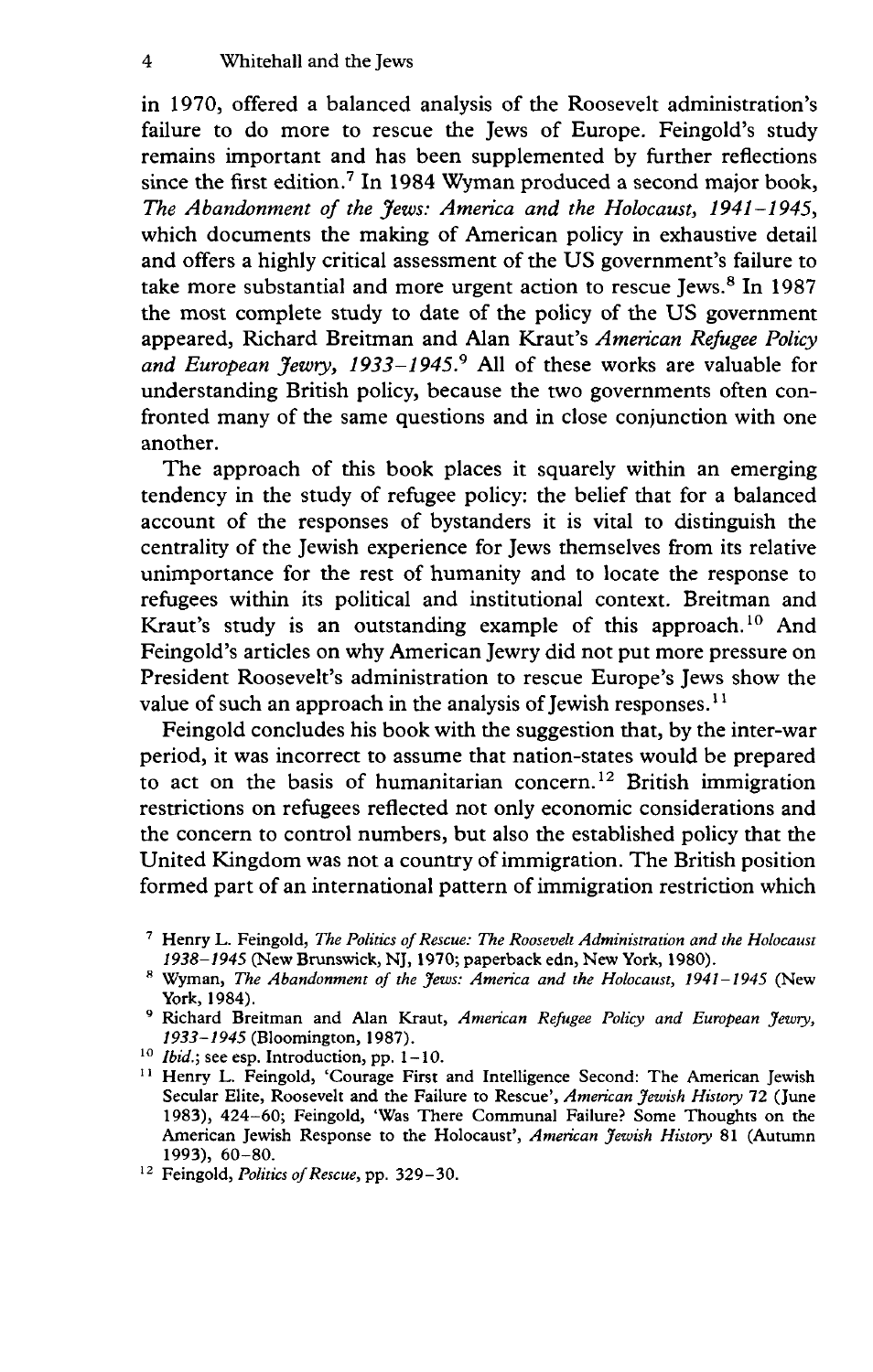was already in place before this wave of persecution of the Jews began. Herbert Strauss, in two long essays, has provided a commanding overview of this climate of restriction and its impact on prospective Jewish emigrants from Nazi Germany.<sup>13</sup> Britain resembled other western European countries, such as France, the Netherlands and Belgium, in its determination to operate principally as a country of temporary refuge, not settlement.14 These countries offered refugees only a conditional welcome. In contrast, other countries, such as the United States, Palestine and the dominions, still saw themselves as countries of immigration and, to the extent that they accepted Jewish refugees, did so on a permanent basis. Notwithstanding this difference, there are suggestive comparisons with the British experience in Wyman's study of the restrictive operation of US visa policy.<sup>15</sup> The record of the Canadian government, which has been documented by Irving Abella and Harold Troper, stands out as particularly ungenerous.16 But all the democratic countries where Jews sought refuge found ways of manipulating immigration procedures to exclude them. It is all too obvious why Michael Marrus's sweeping survey of twentieth-century responses to refugees is entitled *The Unwanted.11*

The international organisations concerned with refugees largely reflected the policies of the governments that controlled them. Tommie Sjöberg's examination of the record of the Intergovernmental Committee on Refugees (IGC) shows how the British and United States governments manipulated the IGC largely for their own ends, especially to deflect humanitarian pressure away from themselves.<sup>18</sup> Claudena M. Skran uses an international relations perspective to evaluate the refugee work of both the League of Nations and the IGC. Skran investigates the connections between the failure of these agencies to do more for refugees and nation-states' intolerance of minorities and ethnic diversity, raising important issues to which we shall return at the end of this book.<sup>19</sup>

- <sup>13</sup> Herbert A. Strauss, 'Jewish Emigration from Germany: Nazi Policies and Jewish Responses', (I) and (II), *Leo Baeck Institute Year Book* 25 and 26 (1980 and 1981), 313-61 and 343-409.
- <sup>14</sup> Louise London, 'British Immigration Control Procedures and Jewish Refugees, 1933-1939', in Werner E. Mosse (ed.), *Second Chance: Two Centuries of German-Speaking Jews in the United Kingdom* (Tübingen, 1991), pp. 485-518.
- 15 Wyman, *Paper Walls.*
- 16 Irving Abella and Harold Troper, *None Is Too Many: Canada and the Jews of Europe*, / *933-1948* (Toronto, 1983).
- 17 Michael Marrus, *The Unwanted: European Refugees in the Twentieth Century* (Oxford, 1985).
- 18 Tommie Sjöberg, *The Powers and the Persecuted: The Refugee Problem and the Intergovernmental Committee on Refugees* (Lund, 1991).
- 19 Claudena M. Skran, *Refugees in Inter-War Europe: The Emergence of a Regime* (Oxford, 1995).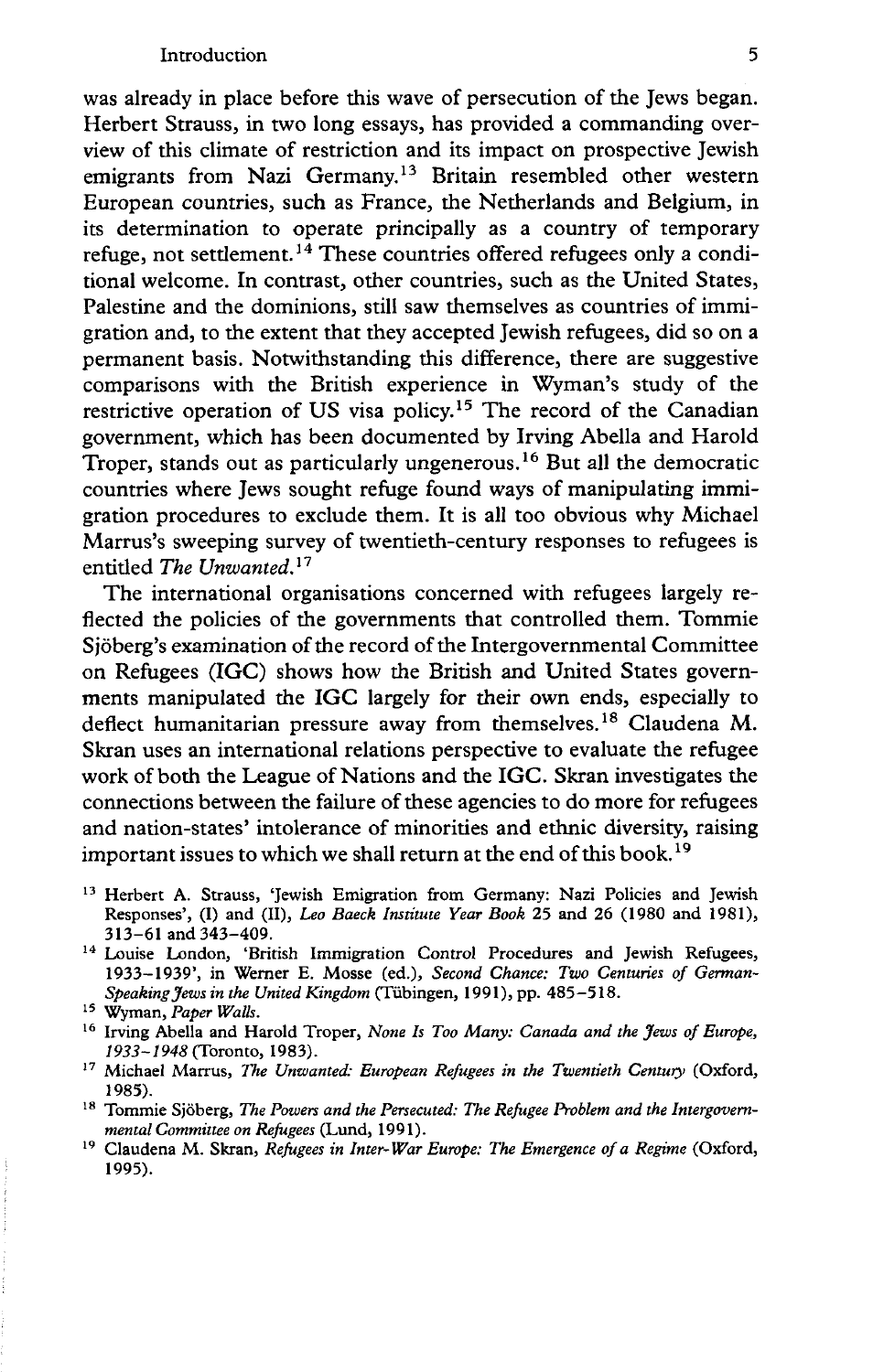To escape from the Nazis, resourcefulness and money and support from family, friends and strangers were necessary, but rarely sufficient. Jewish organisations played the major part in organising emigration, raising funds and persuading governments to expand the possibilities of asylum. The organisation that was most active in aiding Europe's Jews, the American Jewish Joint Distribution Committee, has been the subject of two authoritative studies by Yehuda Bauer.20 In Britain, Anglo-Jewry played the key role in underwriting and facilitating the pre-war admission of Jews.<sup>21</sup> But, as the Nazi trap closed around the Jews, the limited ability of the leaders of Britain's small Jewish community to influence government policy became plain, as Bernard Wasserstein has emphasised.<sup>22</sup> Richard Bolchover's highly critical verdict on Anglo-Jewry's attempts to influence government policy is unsatisfactory, since it does not take sufficient account either of the constraints under which they operated or of their achievements.23

The leaders of British Jewry were inhibited from doing more to aid endangered Jews abroad by their own fear of anti-semitism. The fear of stimulating anti-semitism was also a factor in the government's refugee policy. As the leading studies note, both before and during the war home secretaries cited the need to contain the growth of political antisemitism as a self-evident argument for constraint on the admission of Jewish refugees. Wasserstein notes the tendency of policy to bend with the wind of hostility to refugees, but concludes that 'conscious anti-Semitism should not be regarded as an adequate explanation of official behaviour'.24 He thus allows that conscious anti-semitism may provide a partial explanation, but he considers other, political factors to be the crucial determinants of British policy.25

In British society anti-Jewish hostility typically manifested itself in forms which fell short of political extremism. Indeed, British antisemitism could coexist with liberal convictions. Tony Kushner, the leading scholar of British anti-semitism, emphasised the ambivalence of British attitudes to Jews and pointed to this ambivalence as the root of Britain's contradictory responses to refugees and the Holocaust.<sup>26</sup>

<sup>&</sup>lt;sup>20</sup> Yehuda Bauer, *My Brother's Keeper: A History of the American Jewish Joint Distribution Committee 1929-1939* (Philadelphia, 1974); Bauer, *American Jewry and the Holocaust: The American Jewish Joint Distribution Committee 1939-1945* (Detroit, 1981).

<sup>21</sup> London, 'Jewish Refugees, Anglo-Jewry and British Government Policy', in D. Cesarani (ed.), *The Making of Modem Anglo-Jewry* (Oxford, 1990), pp. 163-90.

<sup>&</sup>lt;sup>22</sup> Bernard Wasserstein, 'Patterns of Jewish Leadership in Great Britain during the Nazi Era', in Randolph L. Braham (ed.), *Jewish Leadership During the Nazi Era: Patterns of Behaviour in the Free World* (New York, 1985), pp. 29-43.

<sup>&</sup>lt;sup>23</sup> Richard Bolchover, *British Jewry and the Holocaust* (Cambridge, 1993).<br><sup>24</sup> Wasserstein, *Britain and Jews*, pp. 351–2. <sup>25</sup> Ibid., p. 353.

<sup>&</sup>lt;sup>24</sup> Wasserstein, *Britain and Jews*, pp. 351-2.

<sup>26</sup> Tony Kushner, *The Persistence of Prejudice: Antisemitism in British Society During the*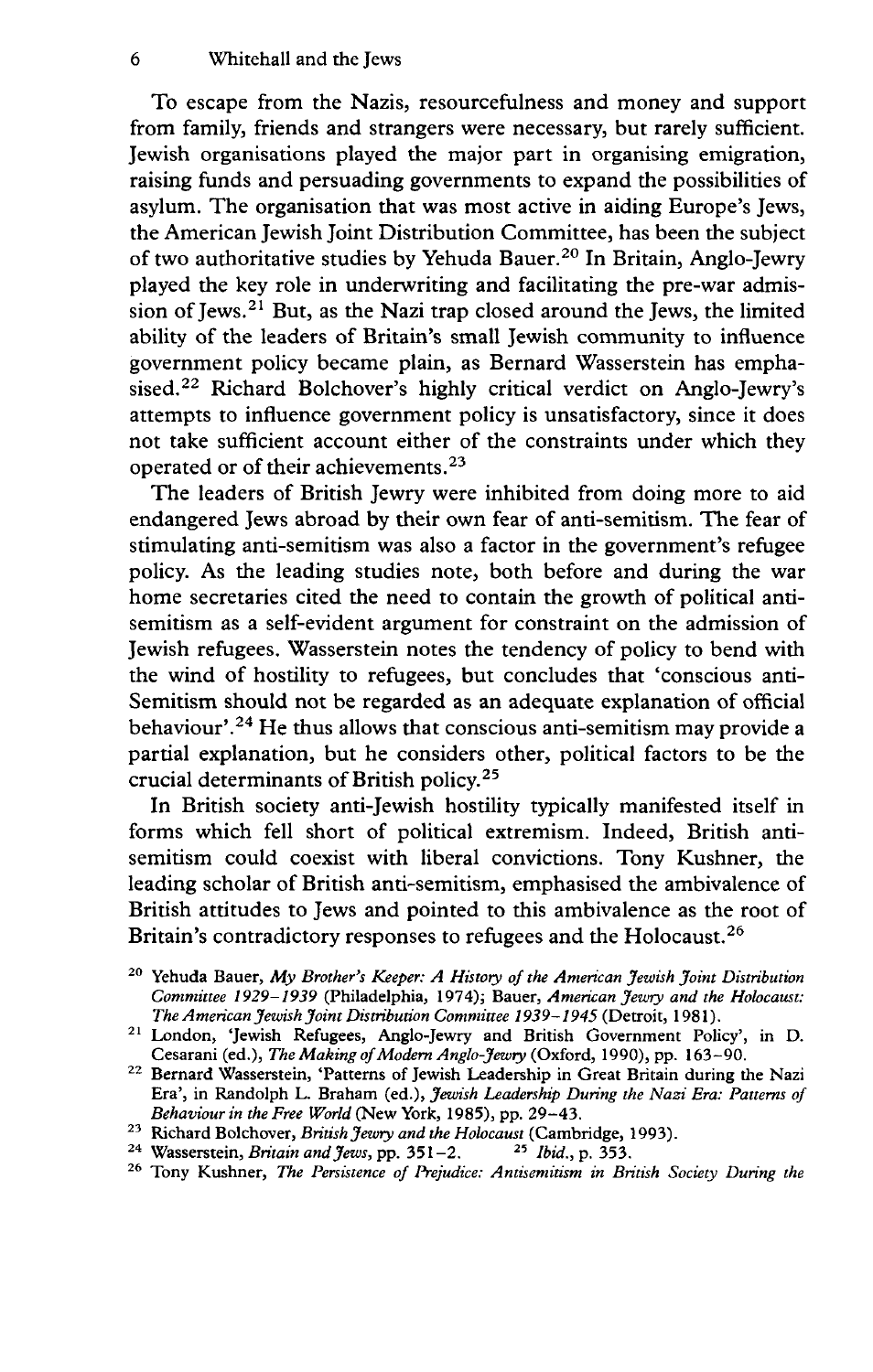## Introduction 7

Scholarship in this field suffers from relative isolation from the mainstream of British history. Perhaps this partly explains the silence surrounding the publication in 1985 of Michael Cohen's *Churchill and the Jews,* which challenges established views of Churchill, arguing that in practice he was far less concerned to aid the Jews than other authors, notably Martin Gilbert, have been prepared to acknowledge.<sup>27</sup> Growing interest in the Holocaust is reflected in the greater attention paid to William D. Rubinstein's *The Myth of Rescue,* published in 1997, which poses pertinent questions, but fails - partly because the argument is not always underpinned by archival evidence  $-$  to prove its hypothesis that the democracies could not have saved more Jews.28

The conviction on which *Whitehall and the Jews* is based is that the study of British refugee policy needs to take a more comprehensive approach than that adopted in the existing literature. Too often, discussion is confined to the level of counterblasts between those who condemn the alleged inhumanity of British policy and those who seek to defend it and apologise for it. This is partly the outcome of a narrow focus on the detail of policy towards the Jews and a corresponding neglect of the circumstances in which it was made. The belief in the necessity of transcending these limitations is fundamental to this book. It argues that to understand how a nation acted in a time of catastrophe we must take adequate account of the context in which those actions occurred.

*Whitehall and the Jews* is the fullest exploration of British refugee policy to date. It examines British policy towards the Jews from 1933 to 1948. It places much greater emphasis on the context of policy than previous studies have done. It seeks to investigate the government's position and actions in more depth. Its scope embraces a wider range of departments and it places greater emphasis on the policy process.

Throughout, the book concentrates on the detailed workings of British government and on the small group of individuals who left their mark on British policy. It explores how particular departments, officials

*Second World War* (Manchester, 1989); Kushner, 'The Paradox of Prejudice: The Impact of Organised Antisemitism in Britain During an Anti-Nazi War', in T. Kushner and K. Lunn (eds.), *Traditions of Intolerance: Historical Perspectives on Fascism and Race Discourse in Britain* (Manchester, 1989), pp. 72-90; Kushner, 'The Impact of British Anti-Semitism, 1939-1945', in Cesarani, *Making Anglo-Jewry,* pp. 191-208; Kushner, *The Holocaust and the Liberal Imagination* (Oxford, 1994); Kushner, 'The Meaning of Auschwitz: Anglo-American Responses to the Hungarian Jewish Tragedy', in D. Cesarani (ed.), *Genocide and Rescue: The Holocaust in Hungary 1944* (Oxford, 1997), pp. 159-78.

<sup>27</sup> Michael J. Cohen, *Churchill and the Jews* (London, 1985).

<sup>28</sup> William D. Rubinstein, *The Myth of Rescue: Why the Democracies Could Not Have Saved More Jews from the Nazis* (London, 1997).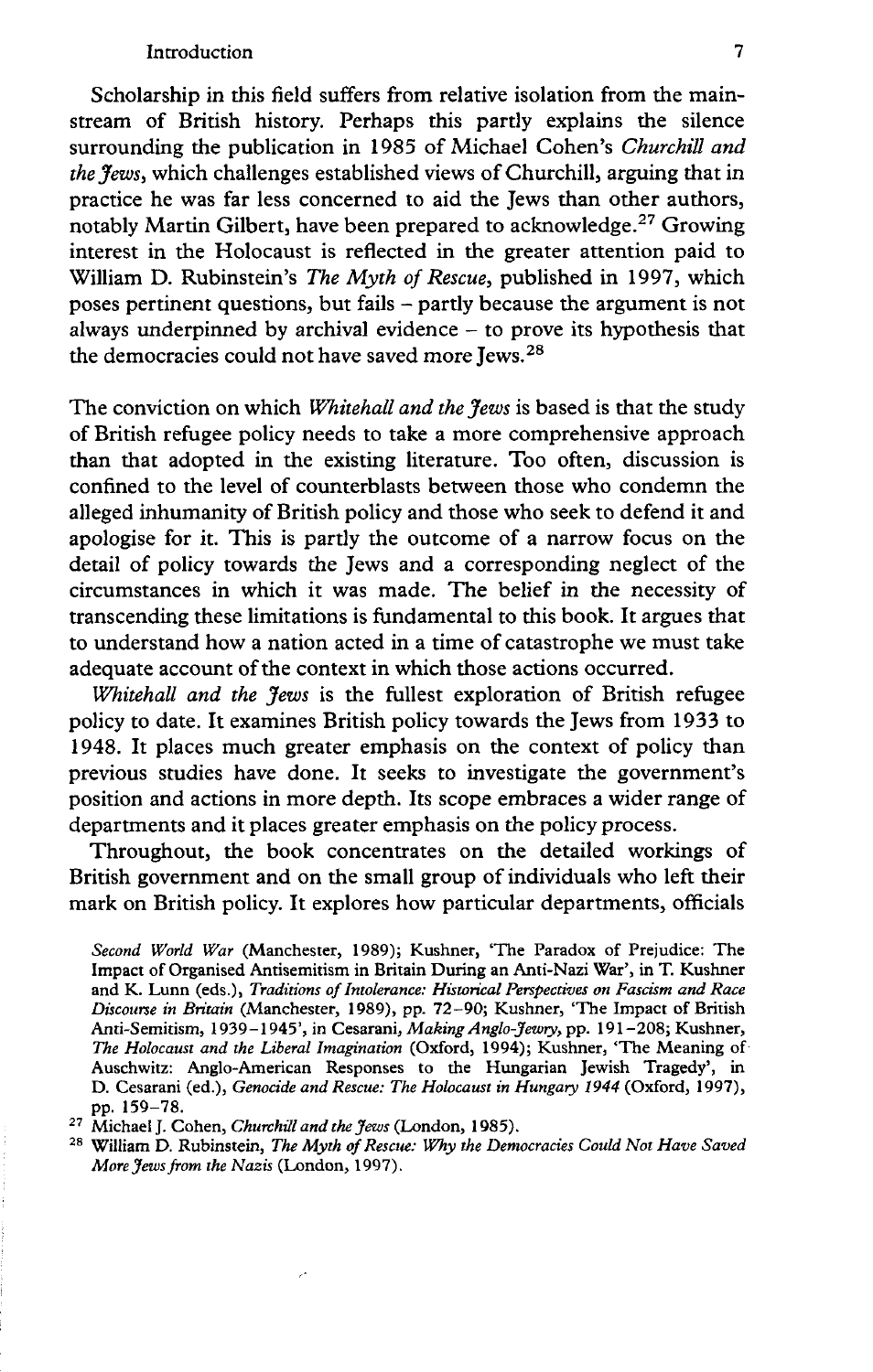

7 An elderly Jewish refugee disembarks from the *Rhakotis* at Southampton on 21 June 1939. After journeying from Germany to Cuba and back across the Atlantic in search of a haven, the Jewish refugee passengers on the *St Louis* were eventually offered refuge by France, Belgium, the Netherlands and the United Kingdom. Kept on board ship in the harbour at Antwerp, refugees were allocated to specific countries. The *Rhakotis* brought those refugees coming to Britain to Southampton.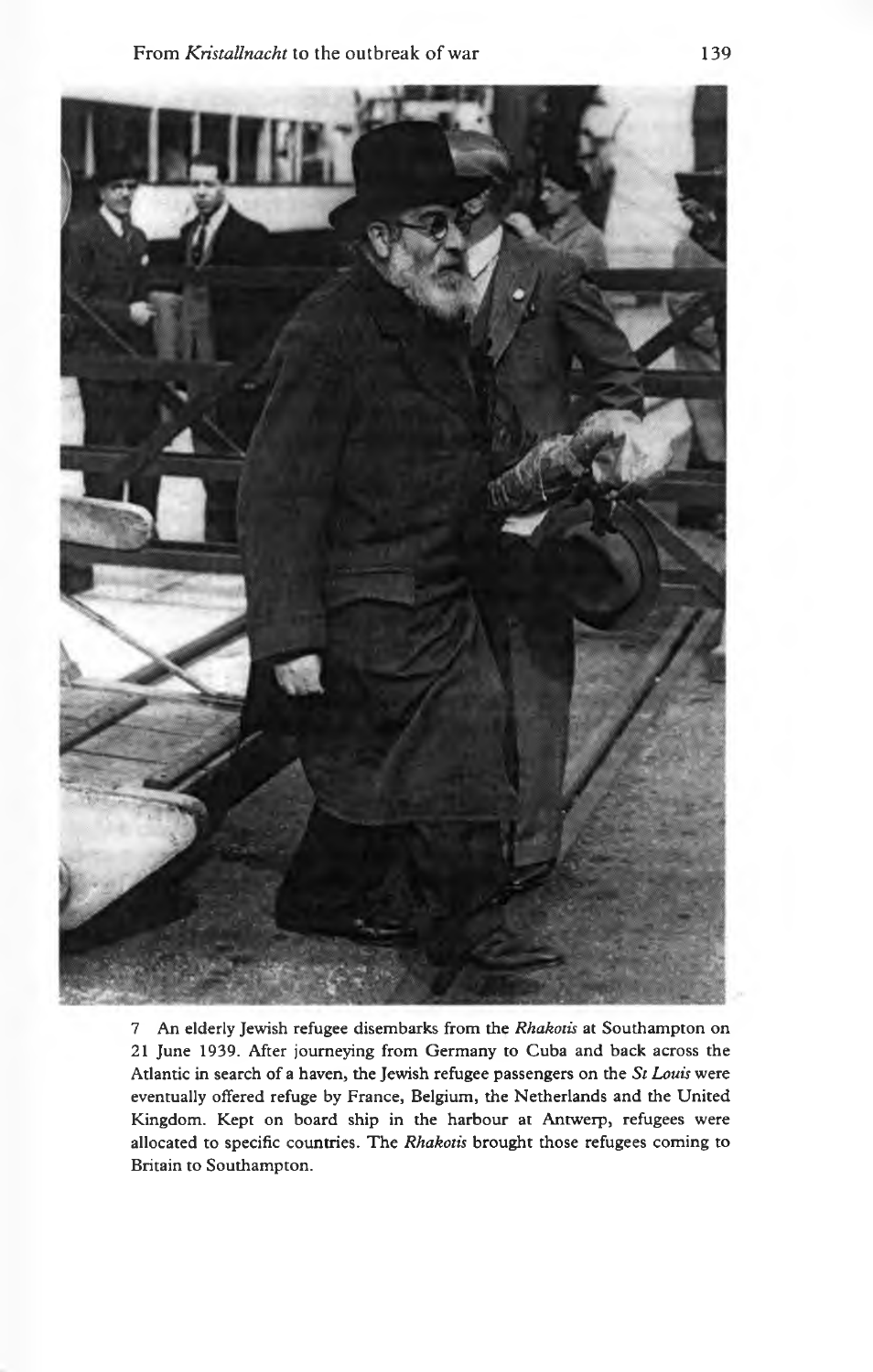

8 Members of a group of Jewish refugees from Czechoslovakia are marched away by police at Croydon airport on 31 March 1939. The refugees were detained at a police station because their documents were not in order. They were put on a flight to Warsaw but threatened to jump out of the window if the plane took off. The pilot refused to fly, so they were deported the following day.

the fund: some were to be taken from Poland; but most were family members still in Slovakia or the Protectorate, as Bohemia and Moravia were now known.<sup>65</sup> By 15 May 1939 the BCRC had undertaken liability for an estimated total of 7,100 persons, plus up to 2,000 who had taken refuge in other countries. The liabilities on the fund to date were calculated at approximately  $\mathcal{L}2$  million, plus the further  $\mathcal{L}500,000$  set aside for the emigration of Jews to Palestine. In addition, allowance had to be made for claims to the  $f(200)$  resettlement grant to which refugees were entitled on re-emigration. Bunbury argued that in view of the difficulties in finding permanent settlement  $-$  especially for Jews  $$ liabilities for maintenance might have been underestimated. He suggested that a portion of the fund be set aside against the possibility that refugees in Britain would be unable to emigrate.<sup>66</sup> The significance of

<sup>65</sup> Correspondence, PRO HO 294/7; Visa Committee papers, PRO HO 294/52.

<sup>66</sup> Bunbury, memorandum, 'Liabilities in respect of Refugees from Czechoslovakia', 15 May 1939, PRO HO 294/39.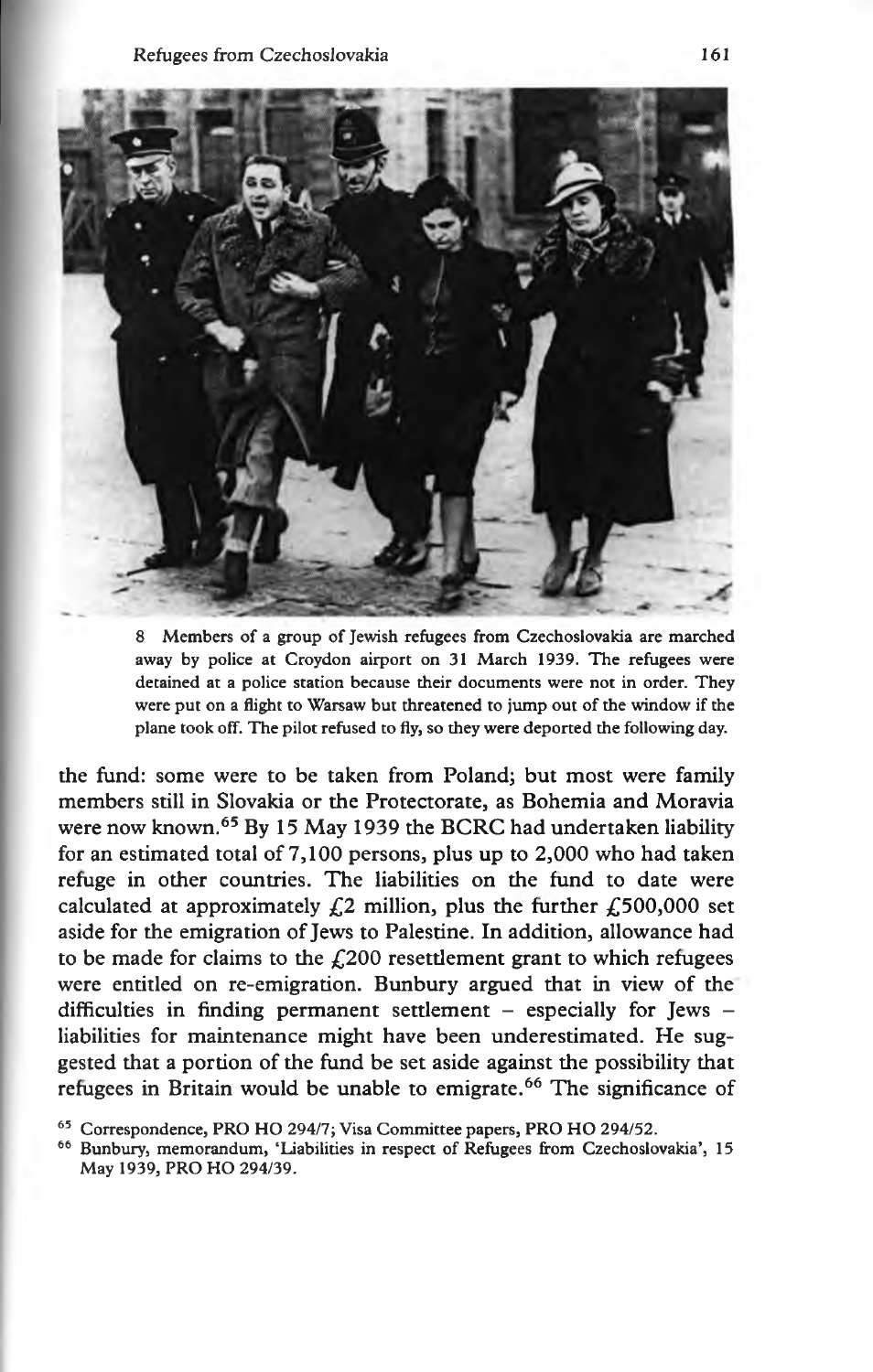

9 Croydon airport departure hall, 31 March 1939: a Jewish refugee from Czechoslovakia in a state of collapse after having been told by the immigration officer that he will be allowed to stay, as an exception has been made in his case.